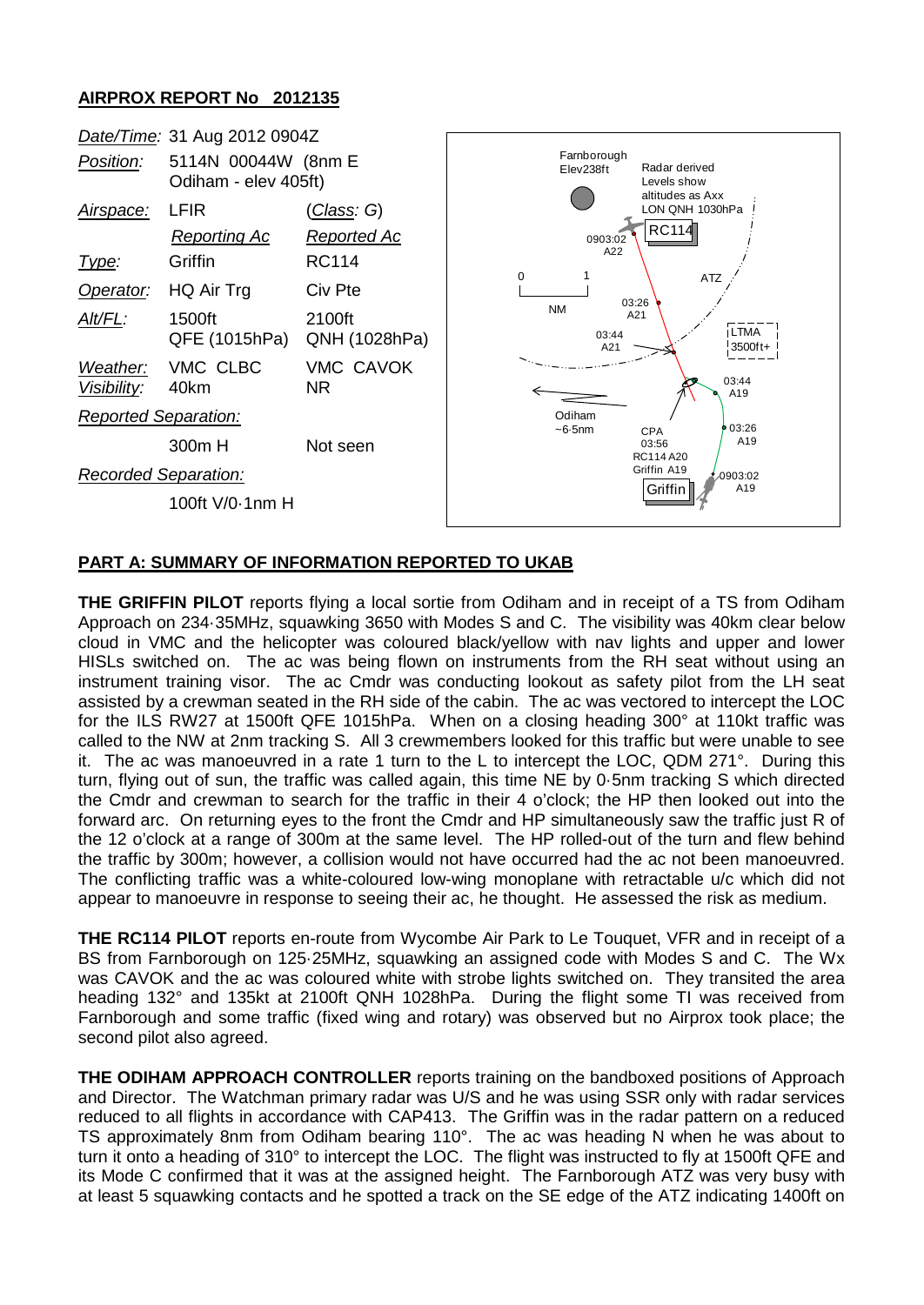Odiham QFE tracking S [the RC114]. He immediately called the traffic to the Griffin flight stating it was, "traffic NE, 2·5nm, tracking S, similar height". He turned the Griffin onto 310° to intercept the LOC and updated the conflicting traffic to the crew stating, "traffic now NE, 0·5nm, tracking S, similar height". The pilot replied stating he had seen the ac as it passed approximately 300yd away. The pilot asked if the reduced TI he was under meant ATC could not see the other ac. He replied that he could see the other ac on SSR only and the reduction was not a reason for not sighting the Farnborough ac. He opined that there were more contacts than normal in the vicinity of Farnborough and their ATC had been informed at least 5min prior to the incident that the Griffin was inbound in the Director's pattern profile yet they did not call Approach to give information on the conflicting traffic tracking through the pattern at a similar height.

**BM SAFETY POLICY & ASSURANCE** reports that this Airprox occurred between a Griffin being vectored for an ILS at Odiham in receipt of a TS from Odiham APP and an RC114 in receipt of a BS from Farnborough Radar.

All heights/altitudes quoted are based upon SSR Mode C from the radar replay unless otherwise stated.

The Griffin was being provided with a reduced ATS as the Watchman PSR was U/S. APP was operating in the bandboxed APP and DIR position, was endorsed as a DIR but training in the APP position. APP was being screened by another controller, who was himself undergoing a screen standards check. The APP trainee described their workload as high to medium, though they did not describe the task complexity.

The incident sequence commenced at 0901:26 as APP turned the Griffin "…*left heading 0-1-0 degrees"* onto the Radar Training Circuit (RTC) base leg, which was acknowledged by the Griffin pilot. At this point, the Griffin was 7·8nm SE of Odiham, 6·2nm S of Farnborough and 9·3nm SSE of the RC114, heading E at 1500ft Odiham QFE (1950ft Farnborough QNH). The RC114 was tracking SE'ly, indicating 2200ft Farnborough QNH (1750ft Odiham QFE). APP was providing ATS to the Griffin within the RTC, an un-related CH47 departing Odiham IFR to the NW and an unrelated RW of unknown type transiting IFR to the W.

Between 0901:50 and 0902:27, APP was engaged in a landline conversation with Middle Wallop to hand over the unrelated helicopter, of unknown type, transiting IFR to the W. At 0901:54, the Griffin can be observed on the radar replay to have steadied on heading 010°, 8·2nm SSE of the RC114. Between 0902:32 and 0902:48, APP liaised with Odiham Talkdown, briefing them on the intentions of the Griffin. During this exchange, at 0902:44, lateral separation between the RC114 and the Griffin reduced to 5nm.

Between 0902:49 and 0903:15, APP was engaged in an exchange of RT with an additional, unrelated helicopter that had departed Odiham in receipt of a BS. At 0903:20, APP instructed the Griffin to, "*turn left heading 3-0-0 degrees, report localiser established*" which was acknowledged by the Griffin's pilot. At that point, the RC114 was 2·6nm NW of the Griffin indicating 2100ft QNH (equating to 1650ft Odiham QFE), continuing to track SE'ly. Immediately after the Griffin pilot's acknowledgement, APP provided them with accurate TI on the RC114, stating, "*traffic north-west, 2 miles, tracking south, similar height*", which was acknowledged.

The Guidance Material to CAP774 Chapter 3 Para 5 states:-

'*Controllers shall aim to pass information on relevant traffic before the conflicting aircraft is within 5 NM, in order to give the pilot sufficient time to meet his collision avoidance responsibilities and to allow for an update in traffic information if considered necessary.*'

The Guidance Material to CAP774 Chapter 3 Para 6 states:-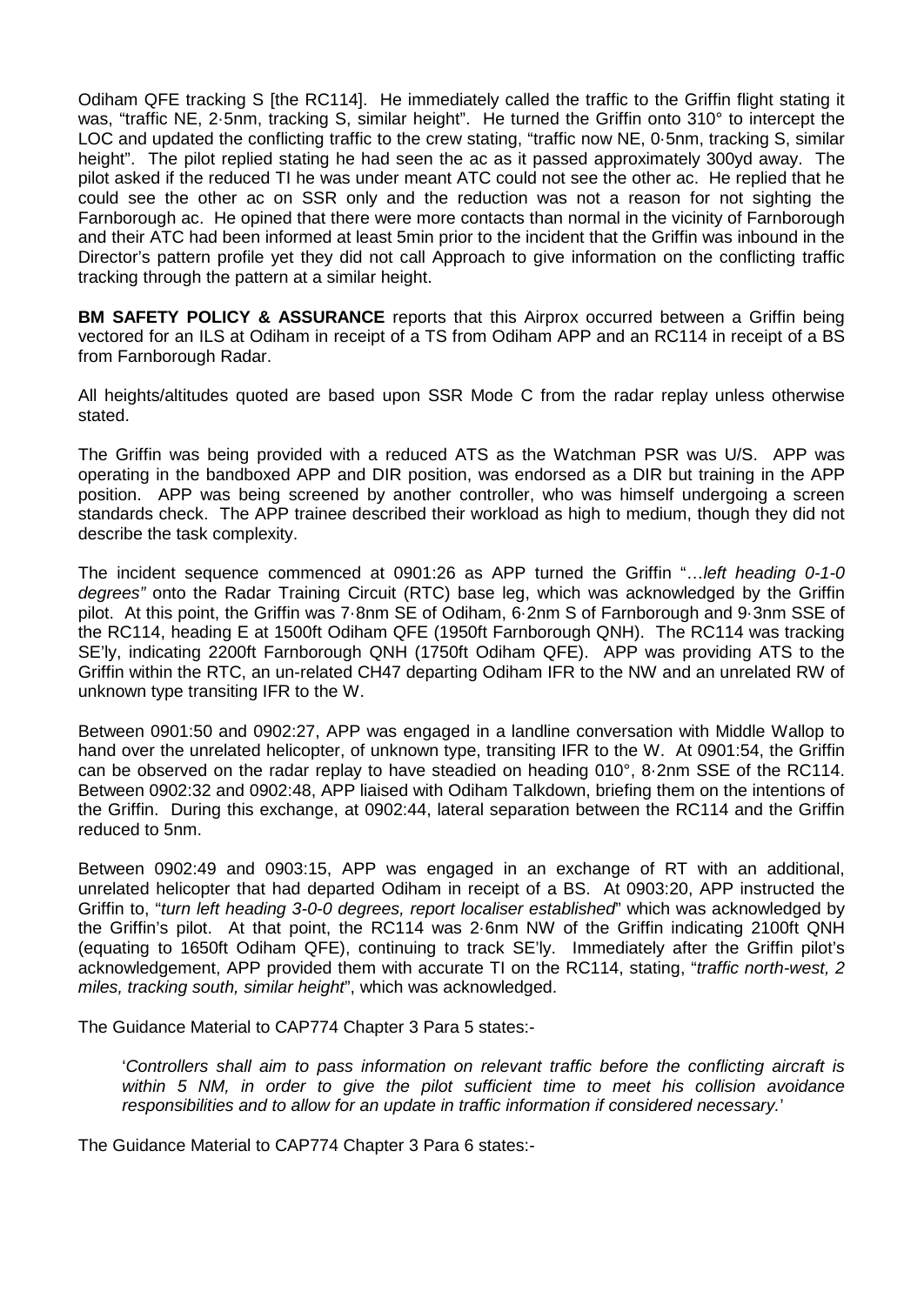'*When providing headings/levels for the purpose of positioning and/or sequencing or as navigational assistance, the controller should take into account traffic in the immediate vicinity, so that a risk of collision is not knowingly introduced by the instructions passed.*'

APP stated in their DASOR that they provided TI to the Griffin flight immediately after they identified the conflicting RC114 on their surveillance display; mentioning that the Farnborough ATZ was 'very busy with at least 5 squawking contacts'. Only the RC114 could be observed on the radar replay within the Farnborough ATZ. Three additional, unrelated, ac could be observed on the radar replay within 7·5nm of the Farnborough O/H, beneath the base of CAS and in receipt of an ATS from Farnborough. Odiham's SSR feed is provided from NATS' Pease Pottage and, occasionally, Heathrow radars. The base of PSR and SSR radar coverage provided by NATS' mosaic radar picture in the Farnborough O/H was assessed as part of this investigation and determined to be approximately 489ft and 505ft respectively.

At 0903:38, the Griffin can be observed on the radar replay turning on heading 300°. At 0903:42, APP updated the TI on the RC114 to the Griffin flight describing it as, "*previously reported traffic, north-east, half a mile, tracking south, same height*" which was acknowledged; however, the RC114 was 1nm NW of the Griffin, maintaining its altitude and track. At 0903:51, the Griffin's pilot reported "*visual*" with the RC114 which was 0·5nm NNW of the Griffin indicating 2000ft (equating to 1550ft Odiham QFE); the Griffin was indicating 1900ft (equating to 1450ft Odiham QFE).

The CPA occurred at 0903:56 as the Griffin passed 0·1nm NE of the RC114, with 100ft vertical separation indicated. The Griffin's pilot has reported however, that the ac were co-altitude at the CPA.

BM SPA discussed the Airprox with the controller conducting the standards check; they related that, due to the continuous nature of the exchange of RT between 0903:20 and 0903:33, the late initial provision of TI by APP and the separation remaining at 0903:33, they had little opportunity to affect the incident. Based upon their information, it is possible that the intervention that they were able to make in the limited time available was what precipitated APP's updated TI at 0903:42.

Notwithstanding that 'a pilot is expected to discharge his collision avoidance responsibility without assistance from the controller' (CAP774, Chptr 3 Para 4 refers), given APP's workload, it is reasonable to suggest that an earlier opportunity existed to provide more timely TI to the Griffin on the RC114. Moreover, although APP's description of the RC114's position as NE, rather than NW, is a typical human error, it occurred at a critical point in the incident sequence and caused the Griffin's crew to focus their visual scan in the wrong area, believing that the RC114 would pass behind them. Finally and critically, the incident was caused by APP's instruction to the Griffin at 0903:20, which introduced the 'risk of collision' between the Griffin and the RC114. This suggests that APP was either unable to perceive that the heading of 300° would conflict with the RC114, that they had not detected the confliction at the time that the instruction was passed, or did not understand the intent within the Guidance Material to CAP774 Chapter 3 Para 6. The timing of the TI immediately after the turn instruction suggests that the controller had not detected the confliction prior to that point, which may be suggestive of a breakdown in their visual scan.

**ATSI** reports that the Airprox was reported by the pilot of a Griffin when it came into proximity with a RC114 8nm E of Odiham at height 1500ft.

The Griffin flight was on a training exercise, making an approach to Odiham, and the pilot reported in receipt of a reduced TS from Odiham.

The RC114 flight was on a VFR flight from Wycombe Air Park/Booker to Le Touquet, France and was in receipt of a BS from Farnborough LARS (W) on 125·250MHz.

The Farnborough LARS (W) controller was providing combined Approach and LARS (W) services with the aid of surveillance equipment and had no recollection of either of the ac when the Airprox was notified to the unit. The controller noted that no Airprox was filed on the RT or by telephone.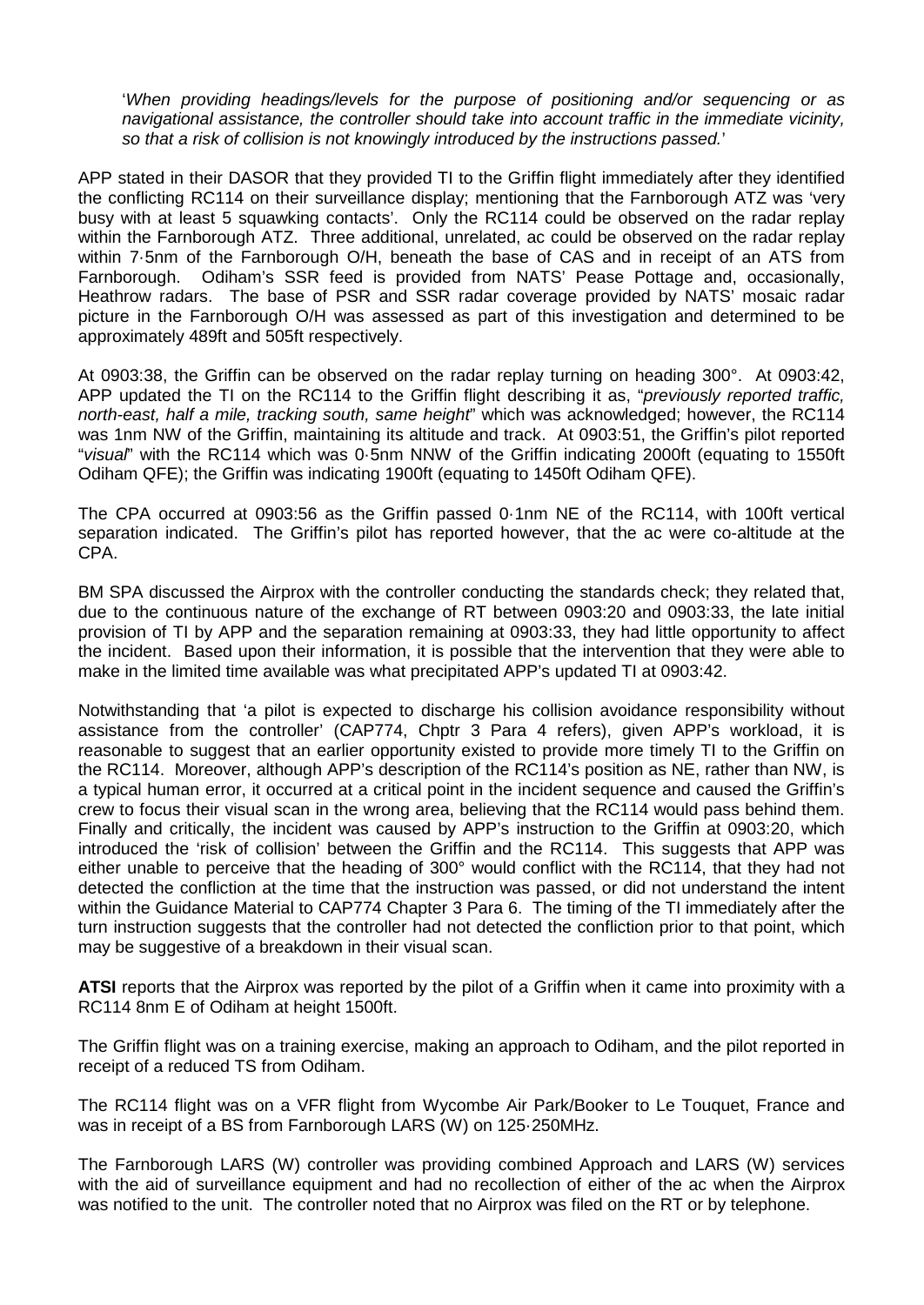ATSI had access to the reports of both pilots, the Farnborough controller's report, the Odiham controller's report, recorded area surveillance and transcription of frequency 125·25MHz Farnborough LARS (W).

Farnborough METAR was: EGLF 310850Z 34008KT 310V010 CAVOK 12/04 Q1030=

At 0857:00 the RC114 flight called Farnborough LARS (W) and was requested to standby. At 0858:40 the RC114's message was passed, giving a routing via MID – LYD to Le Touquet. The RC114 reported at 2000ft on 1030hPa. A BS was agreed and the flight was requested to squawk 0435. The RC114 was on a direct track to MID.

At 0900:40 the RC114 pilot requested, "*do you wish me to avoid the Odiham overhead?"* The RC114 was 5nm N of Farnborough at 2100ft. At 0901:00 the Farnborough controller informed the RC114 flight, "*you're going to avoid the Odiham overhead there's the Farnborough overhead in your 12 o'clock you are clear to transit that."* The RC114 was observed to amend its track slightly to the L before routeing O/H via the threshold end of Farnborough RW24 at 2100ft. There were no further transmissions between the RC114 flight and Farnborough LARS (W) until 0911:20 when the RC114 flight passed MID and requested QSY to Farnborough LARS (E).

At 0903:02 as the RC114 cleared the Farnborough aerodrome boundary at 2200ft there was an ac displaying Mode A code 3650 in the RC114's 12 o'clock range 3·7nm crossing R to L. This was the Griffin, which was at 1900ft.

Figure 1 below shows the Pease Pottage radar picture at 0903:26. The RC114 (#0435) is on track MID and the Griffin (#3650) was now slightly through the RC114's 12 o'clock at 2·1nm, altitude 1900ft.



Figure 1: Pease Pottage 0903:26 UTC

At 0903:44 (Figure 2) the Griffin had begun to turn left towards the track of the RC114. Distance between the 2 ac was 0·9nm and 200ft.

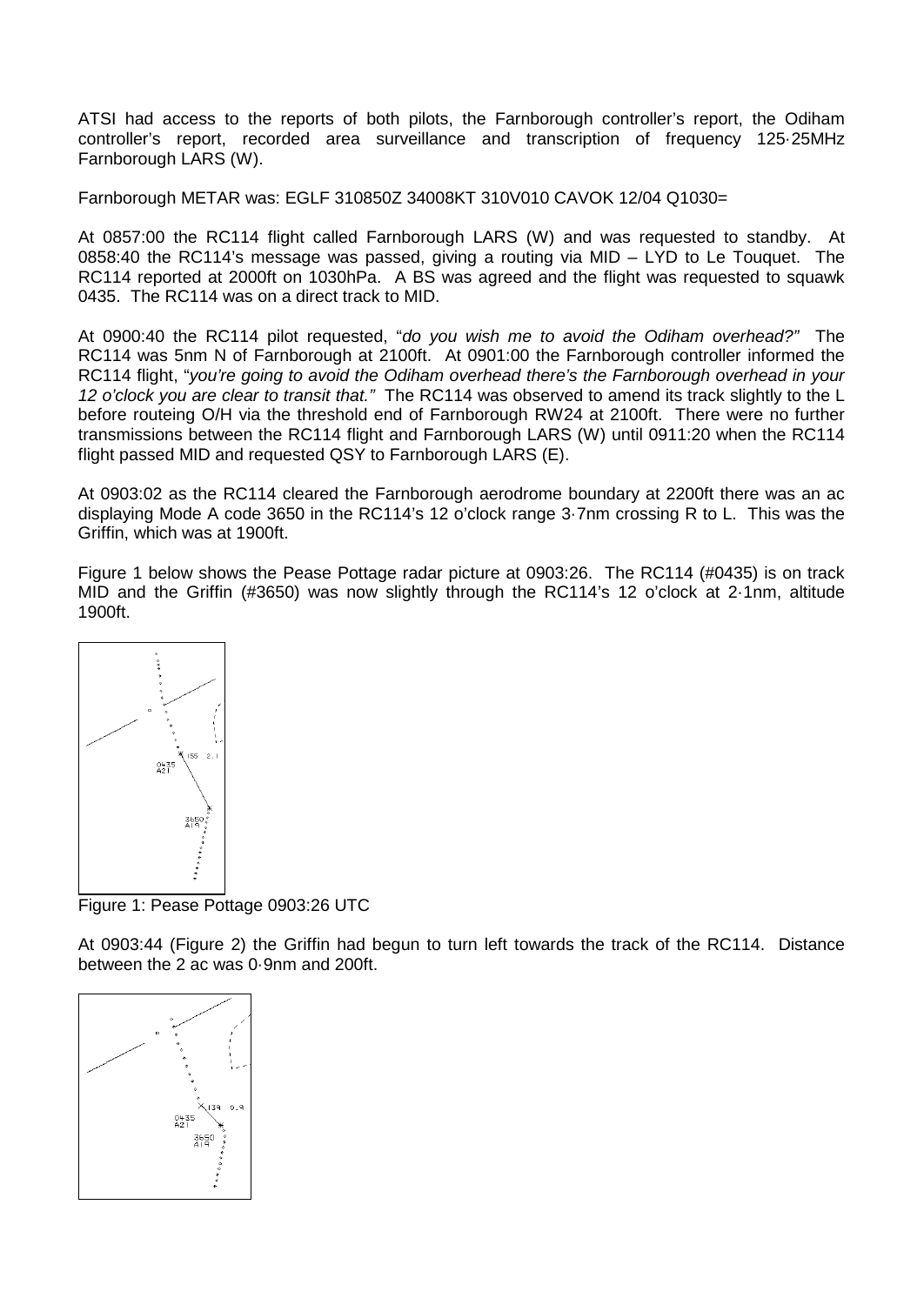#### Figure 2: Pease Pottage 0903:44 UTC

At 0903:56 the ac were 3nm SSE of Farnborough at the CPA. The Griffin was now 0·1nm abeam the RC114 and 100ft below (Figure 3). The Griffin then passed behind the RC114 by 0·3nm (Figure 4). The Griffin pilot report indicates that the crew became visual with the RC114 as the Griffin turned to intercept the LOC. The RC114 pilot's report does not specifically note that the Griffin was sighted visually.





Figure 3: Pease P. 0903:57 UTC Figure 4: Pease P. 0904:02 UTC

Both ac were in Class G uncontrolled airspace where the responsibility for collision avoidance rest solely with the pilots of each ac.

The RC114 was in receipt of a BS under which pilots should not expect any form of TI from a controller. A controller with access to surveillance-derived information shall avoid the routine provision of TI on specific ac. Identification of an ac in receipt of a BS, e.g. by allocation of a specific SSR code, does not imply that any subsequent monitoring of the flight will take place.

The Airprox occurred in Class G uncontrolled airspace 3nm SSE of Farnborough at altitude 2000ft when the Griffin turned into proximity with the RC114. Minimum distance between the 2 ac was recorded as 0·1nm/100ft. The RC114 was under a BS from Farnborough LARS (W).

**HQ AIR TRG** comments that the Griffin crew discharged their responsibility to see and avoid the RC114. Their decision to operate under a TS, and to dispense with any IF screens was sensible. Only operating under a DS would have provided more protection in this instance by requiring the controller's first response to detecting the RC114 in conflict to be to provide a deconfliction turn. In the event, having apparently turned the Griffin into a conflict the subsequent inaccurate TI delayed acquisition of the conflict. Air Cmd recently required all units to consider mandating use of a DS for their ac, where practicable, when operating in the radar cct under ATC vectors.

# **PART B: SUMMARY OF THE BOARD'S DISCUSSIONS**

Information available included reports from the pilots of both ac, transcripts of the relevant RT frequencies, radar video recordings, reports from the air traffic controllers involved and reports from the appropriate ATC and operating authorities.

A CAT pilot Member noted that the RC114 pilot had reported receiving TI from Farnborough whilst under a BS. However, pilots are sometimes under the misapprehension that they are under a radar surveillance service when they are issued a squawk code and told they are identified and a BS is agreed; this is not the case. Pilots under a BS are responsible for collision avoidance through see and avoid and should not expect to receive specific TI but may receive a traffic warning if the controller sees a potential conflict and believes that a risk of collision exists. The HQ Air Trg Member informed the Board that the RAF Flight Safety suggestion of making a DS the default service to traffic in the RTC was rejected by units as impractical. The BMA SPA Advisor added that the FOBs